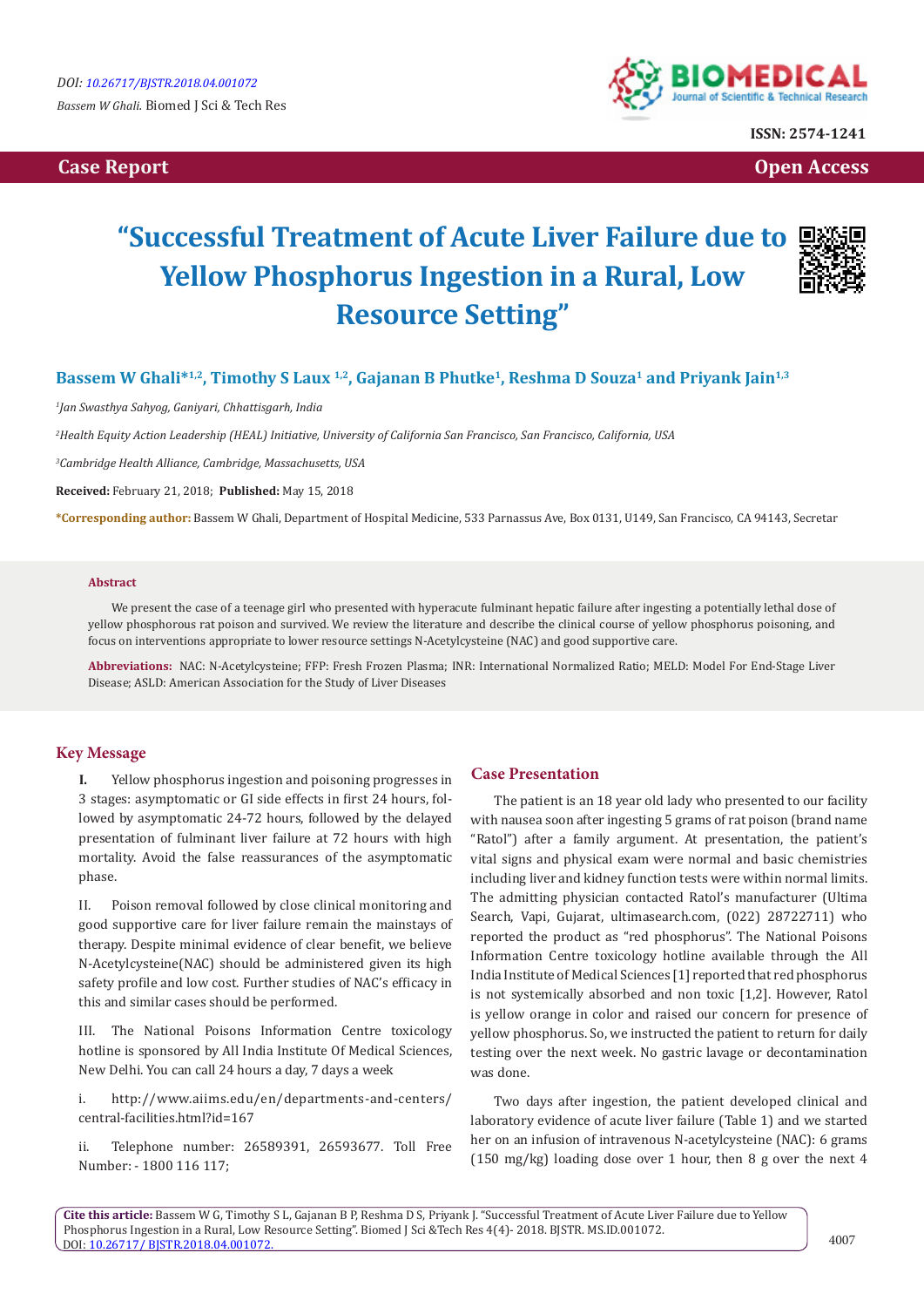hours (50 mg/kg/hr) and then 4 g/hr (100 mg/kg/hr) for 15 hours; so a total of 74 g of NAC was administered over 21 hours. She had evidence of coagulopathy and we gave her 5 mg of Vitamin K intramuscularly for 3 days and fresh frozen plasma (FFP) twice a day until her INR was < 2. A total of 13 units of FFP were transfused. She had no significant bleeding. She developed evidence of bone marrow toxicity with leukopenia and thrombocytopenia. Six days after ingestion, she developed encephalopathy initially a subtle grade 1, but she did progress to grade 3 briefly. Given her increasing encephalopathy and to ensure adequate enteral access we placed a nasogastric to deliver medications and low protein tube feeds. We treated her with lactulose 20 g three times daily via the nasogastric tube, bowel washouts with rectal saline enemas, ceftriaxone 1g IV

twice daily to reduce her gut flora and for infection prophylaxis . She had no clinical evidence of increased intracranial pressure such as papilledema and head CT scan was not performed. We also started her on pantoprazole for stress ulcer prophylaxis.

With aforementioned supportive care the patient's mental status and laboratory data began to improve by hospital day 6 (Table 1). She was seen by a psychologist who judged her actions impulsive and not suicidal. She was discharged to home on hospital day 9. Prior to discharge, she did provide written consent to document and disseminate her case. On follow-up visits one week and two weeks after discharge, the patient's laboratory data had normalized except for residual minor elevations in transaminases (Table 1) and she remained symptom free.

|                          | ED visit Jul 26 | <b>Admission (HD</b><br>$0 -$ [ul 28] | HD 3, Jul 31 | <b>HD 6, Aug 3</b> | <b>Discharge (HD</b><br>$9$ , Aug $6$ ) | 1st Follow up<br>(Aug 12) | 2nd Follow up<br>(Aug 22) |
|--------------------------|-----------------|---------------------------------------|--------------|--------------------|-----------------------------------------|---------------------------|---------------------------|
| $ALT$ ( $u/mL$ )         | 6               | 338                                   | 510          | 296                | 182                                     | 93                        | 99                        |
| AST(u/mL)                | 22              | 829                                   | 1210         | 210                | 175                                     | 130                       | 82                        |
| $T \text{ bili (mg/dL)}$ | 0.6             | $2.3$ (d 1.3)                         | 2.3(d1.1)    | 6.6(3.1)           | 5(d4.8)                                 |                           | 1.5                       |
| Alk Phos (U/mL)          | 145             |                                       |              |                    |                                         |                           |                           |
| Albumin $(g/dL)$         | 4               |                                       |              |                    |                                         |                           |                           |
| $INR$ (nd)               | $\mathbf{1}$    | $\overline{2}$                        | 4.1          | 1.3                | 0.9                                     | $\mathbf{1}$              | 0.9                       |
| $Cr$ (mg/dL)             | (next day 0.6)  | 0.7                                   | 0.6          | 0.6                | 0.5                                     | 0.6                       | 0.5                       |
| Na (mmol/L)              | 132             |                                       | 130          | 124                | 124                                     | 124                       | 137                       |
| WBC (x10E9/L)            |                 |                                       | 2            | 6.1                | 11.7                                    | 5                         | 4.7                       |
| Hgb(g/dL)                | 11.9            |                                       | 11.3         | 10                 | 10.2                                    | 11.5                      | 10.2                      |
| Platelet (x10E9/L)       |                 |                                       | 43           | 49                 | 58                                      |                           | 234                       |

**Table 1:** Laboratory investigations from the case.

**Abbreviations:** INR: International Normalized Ratio; Na: sodium; Cr: Creatnine; WBC: White Blood Cell count; Hgb: Hemoglobin, T bili: Total Bilirubin; D bili: Direct Bilirubin

#### **Discussion**

The manufacturer's hotline was mistaken. Ratol is 3% yellow phosphorous (also known as white phosphorous), a far more toxic substance than red phosphorous [3,4]. Yellow phosphorus is categorized as a highly lethal rodenticide (chemicals where the lethal ingested dose, LD50, is less than 50 mg/kg [5,6] as ingested doses greater than 1 mg/kg are often fatal [3,7]. The patient ingested approximately 5 g of 3% phosphorus, or approximately 3 mg/kg.

#### **Epidemiology**

There are scarce epidemiological data regarding ingestion of yellow phosphorous in the subcontinent. Case series of general poisonings from Nepal [8], rodenticide poisonings from Mysore, India [6] and Rajasthan, India [9-12] all show a predominance of young adults between ages 15 to 40 years old. The Nepalese study highlighted the greatest burden among homemakers, laborers and farmers [13]. Extrapolating from our experience with organophosphate poisonings and as illustrated in this case, we surmise these ingestions are impulsive acts in an environment where highly toxic substances are cheap and readily available. This supposition is supported by previously published data from Sri Lanka, Karnataka and Rajasthan; in Karnataka, fully 94% were impulsive acts of self harm [6,9,10].

#### **Natural History, Treatment and Prognostic Factors**

The time course of a brief asymptomatic period followed by acute liver failure at 72 hours fits other clinical reports of yellow phosphorus ingestions [3,6]. We surmise that patients with yellow phosphorus poisoning should be observed closely for at least 3 days, given the 72 hour asymptomatic latent period. Other authors suggest a week [14]. Other toxic manifestations include central nervous system effects (restlessness, irritability, drowsiness, lethargy, stupor, or coma) [11,12], acute tubular necrosis, bone marrow toxicity [13], arrhythmias and hemodynamic instability [3,4]. Clinical manifestations and outcome vary in different reports. In one case series, 87% had some hepatic derangement and 27% developed fulminant hepatic failure and died [7]. Similarly, mortality in a second case series was 28% [5]. Another series found a range of 23-73% mortality depending on clinical manifestations, with early central nervous system manifestations portending poorer prognosis [12]. MELD score has been described as a prognostic indicator in rodenticide poisoning (including yellow phosphorous): average MELD for those who died was 40.5 as compared to 11.7 for survivors [5]. The patient's highest MELD score was 32 (Creatinine 0.6, Total Bilirubin 6.6, INR 4.1).

No antidote to phosphorus poisoning has been described in the medical literature [3,11,12]. Treatment involves early decontami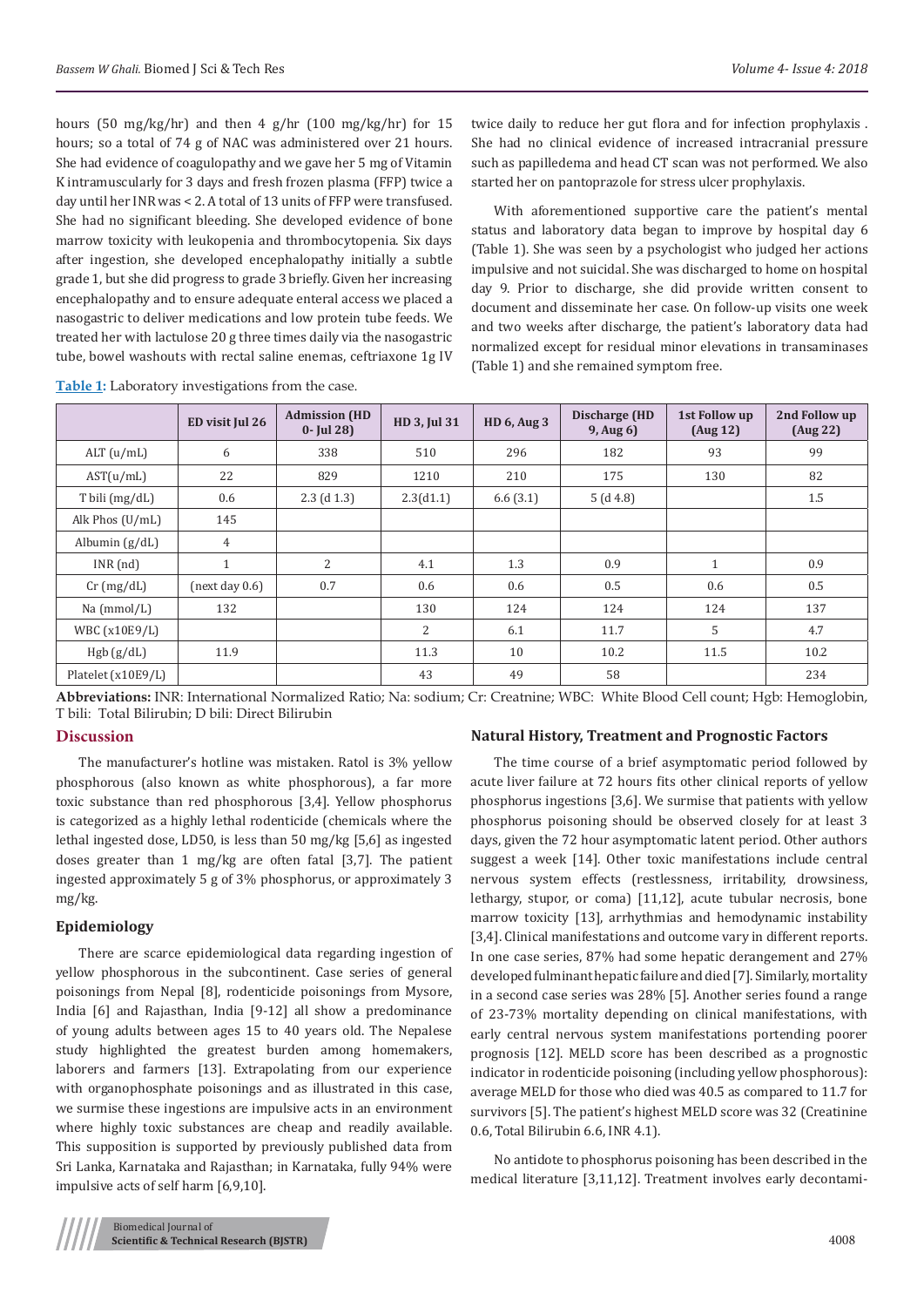nation followed by monitoring of liver function and supportive care [2-4]. Some recommend gastric lavage with 1:5000 potassium permanganate followed by activated charcoal and mineral oil cathartic [12,13]. Clinical studies in rodenticide poisoning have conflicting evidence about use of N-Acetylcysteine (NAC) and adjunctive therapies. One case series showed no benefit [7]; in contrast, Nalabothu et al. suggest that early use of NAC improves outcomes for all rodenticide poisonings with liver failure. In that study, survival rates varied based on timing of NAC administration after rodenticide ingestion: 76% survival rates if NAC was administered on Day 1, 40% survival if administered on Day 2 and 23% survival if administered 3 or more days after ingestion [5] though this data is confounded by early gastric lavage for those presenting shortly after consumption. In light of NAC's safety profile and recent guidelines suggesting a role for NAC in non-acetaminophen based liver failure [14], we chose to administer this drug. Other adjuncts such as corticosteroids and exchange transfusion have been studied but have not shown clinical benefit [15].

In the Fernandez et al. [7] case series of acute liver failure secondary to phosphorus ingestion, the two causes of death were massive upper gastrointestinal bleeding and cerebral edema. In their series, 73% had prolonged PT time and received FFP while only 40% of patients had signs of bleeding [7]. Current American Association for the Study of Liver Diseases (AASLD) guidelines for management of acute liver failure recommend at least one dose of vitamin K subcutaneously, reserving FFP and platelet transfusion for those with active bleeding or needing invasive procedures [11]. These same guidelines suggest proton pump inhibitors or H2 receptor antagonists for ulcer prophylaxis [14]. The patient received 13 units of fresh frozen plasma, intramuscular vitamin K and pantoprazole during her hospital stay. She did not develop clinically significant bleeding. Due to India's strict legislation regarding blood banking, this had to be procured by the patient's brother from a hospital in a nearby city. Our inability to maintain a blood bank has serious implications for the care of critically ill patients like our patient [16]. Few patients have families with the time or financial wherewithal to travel to and from the local city this frequently.

Her confusion may have been related to the yellow phosphorous (which itself can cause altered sensorium) [3] or to hepatic encephalopathy from the liver failure. AASLD guidelines suggest that lactulose may be helpful to reduce ammonia burden [14]. Lactulose is cheap, easily available and has minimal side effects, so we administered it by nasogastric tube. We supplemented this with rectally administered saline bowel washouts. Bowel washouts, sometimes acidified with 1% acetic acid, are used in pediatric acute liver failure [17]. Acidified bowel washouts, particularly lactulose are thought to work by 1) removing stool (and the source of ammonia by virtue of colonic bacteria), 2) by acidifying the colon, and perhaps inhibiting growth of ammonia producing organisms and 3) by trapping ammonium in the colon which is then discarded in the feces and not absorbed[18,19]. Use of antibiotics as a gut decontaminant or as prophylaxis against infection in acute liver failure remains controversial in the current guidelines [14]. We are limited in our ability to closely surveil for infection and we decided to prophylactically use ceftriaxone.

#### **Conclusion**

Cheap poisons affect the most vulnerable in our population - children and adolescents and poor agricultural workers [5,6]. We agree with several authors in banning yellow phosphorous in rodenticides and fireworks in its currently packaged, concentrated, lethal form [2,3]. We offer clinical pearls in diagnosis and management in a case of liver failure from yellow phosphorus. Excellent supportive care is one important aspect to reducing morbidity and mortality from these ingestions. We are currently drafting an article that proposes a broader public health framework that addresses decreasing the morbidity mortality from these highly lethal ingestions: including safer packaging improved, storage practices, alternative load control practices, more stringent post market surveillance expanded use of toxicology hotlines for research and consultation.

#### **Acknowledgement**

Dr. Yogesh Jain and Dr. Raman Kataria for their thoughts on this manuscript, their mentorship and their passion for serving the poor which has inspired us. Acknowledgement of financial support: To the best of our knowledge, we authors have no conflicts of interest to disclose. The time needed to create the report was funded by own time and our salaries from our respective institutions.

#### **References**

- 1. [PHOSPHORUS, ELEMENTAL \(2017\) National Library of Medicine HSDB](https://toxnet.nlm.nih.gov/cgi-bin/sis/search/a?dbs+hsdb:@term+@DOCNO+1169) [Database \[Internet\].](https://toxnet.nlm.nih.gov/cgi-bin/sis/search/a?dbs+hsdb:@term+@DOCNO+1169)
- 2. [Mauskar A, Mehta K, Nagotkar L, Shanbag P \(2011\) Acute hepatic failure](https://www.ncbi.nlm.nih.gov/pmc/articles/PMC3113395/) [due to yellow phosphorus ingestion. Indian J Pharmacol 43\(3\): 355-356.](https://www.ncbi.nlm.nih.gov/pmc/articles/PMC3113395/)
- 3. [Mohideen SK, Kumar KS \(2015\) Should ratol paste be banned? Indian J](https://www.ncbi.nlm.nih.gov/pmc/articles/PMC4339902/) [Crit Care Med 19\(2\): 128-129.](https://www.ncbi.nlm.nih.gov/pmc/articles/PMC4339902/)
- 4. [Lakshmi CP, Goel A, Basu D \(2014\) Cholestatic presentation of yellow](https://www.ncbi.nlm.nih.gov/pmc/articles/PMC3917172/) [phosphorus poisoning. J Pharmacol Pharmacother 5\(1\): 67-69.](https://www.ncbi.nlm.nih.gov/pmc/articles/PMC3917172/)
- 5. [Nalabothu M, Monigari N, Acharya R \(2015\) Clinical Profile and Outcomes](http://www.ijsrp.org/research-paper-0815.php?rp=P444403) [of Rodenticide Poisoning in Tertiary Care Hospital. International Journal](http://www.ijsrp.org/research-paper-0815.php?rp=P444403) [of Scientific and Research Publications 5\(8\): 1-12.](http://www.ijsrp.org/research-paper-0815.php?rp=P444403)
- 6. Suneetha DK, Inbanathan J, Kannoth S, Reshma PK, Shashank MS (2016) Profile of Rat Killer Poisoning Cases in a Tertiary Care Hospital at Mysore.
- 7. [Fernandez OU, Canizares LL \(1995\) Acute hepatotoxicity from ingestion](https://www.ncbi.nlm.nih.gov/pubmed/8583080) [of yellow phosphorus-containing fireworks. J Clin Gastroenterol 21\(2\):](https://www.ncbi.nlm.nih.gov/pubmed/8583080) [139-142.](https://www.ncbi.nlm.nih.gov/pubmed/8583080)
- 8. [Agrawaal KK, Karki P \(2014\) Clinico-epidemiological Study on Pesticide](https://www.ncbi.nlm.nih.gov/pubmed/26982894) [Poisoning in a Tertiary Care Hospital in Eastern Nepal. JNMA J Nepal](https://www.ncbi.nlm.nih.gov/pubmed/26982894) [Med Assoc 52\(196\): 972-976.](https://www.ncbi.nlm.nih.gov/pubmed/26982894)
- 9. [Pahadia M, Registrar S, Bhushan B, Professor A, Saluja M, et al. \(2013\)](http://medind.nic.in/ice/t13/i5/icet13i5p170.pdf) [Impact on Morbidity & Mortality by Rodenticidal Poisoning. Indian](http://medind.nic.in/ice/t13/i5/icet13i5p170.pdf) [Medical Gazette.](http://medind.nic.in/ice/t13/i5/icet13i5p170.pdf)
- 10. [Roberts DM, Karunarathna A, Buckley NA, Manuweera G, Sheriff MHR, et](https://www.ncbi.nlm.nih.gov/pmc/articles/PMC1693668/) [al. \(2003\) Influence of pesticide regulation on acute poisoning deaths in](https://www.ncbi.nlm.nih.gov/pmc/articles/PMC1693668/) [Sri Lanka. Bull World Health Organ 81\(11\): 789-798.](https://www.ncbi.nlm.nih.gov/pmc/articles/PMC1693668/)
- 11. [Saoji AA, Lavekar AS, Salkar HR, Pawde GB, Tripathi SS \(2014\) A Case](http://statperson.com/Journal/ScienceAndTechnology/Article/Volume10Issue2/10_2_9.pdf) [on Suicidal Poisoning Associated with Ratol and a Perspective on Yellow](http://statperson.com/Journal/ScienceAndTechnology/Article/Volume10Issue2/10_2_9.pdf) [Phosphorus Poisoning. Int J Re Sci& Techi 10: 223-225.](http://statperson.com/Journal/ScienceAndTechnology/Article/Volume10Issue2/10_2_9.pdf)
- 12. [McCarron MM, Gaddis GP, Trotter AT \(1981\) Acute yellow phosphorus](https://www.ncbi.nlm.nih.gov/pubmed/7273676) [poisoning from pesticide pastes. Clin Toxicol 18\(6\): 693-711.](https://www.ncbi.nlm.nih.gov/pubmed/7273676)
- 13. [Tafur AJ, Zapatier JA, Idrovo LA, Oliveros JW, Garces JC \(2004\) Bone](https://www.ncbi.nlm.nih.gov/pmc/articles/PMC1726254/) [marrow toxicity after yellow phosphorus ingestion. Emerg Med J 21\(2\):](https://www.ncbi.nlm.nih.gov/pmc/articles/PMC1726254/) [259-260.](https://www.ncbi.nlm.nih.gov/pmc/articles/PMC1726254/)